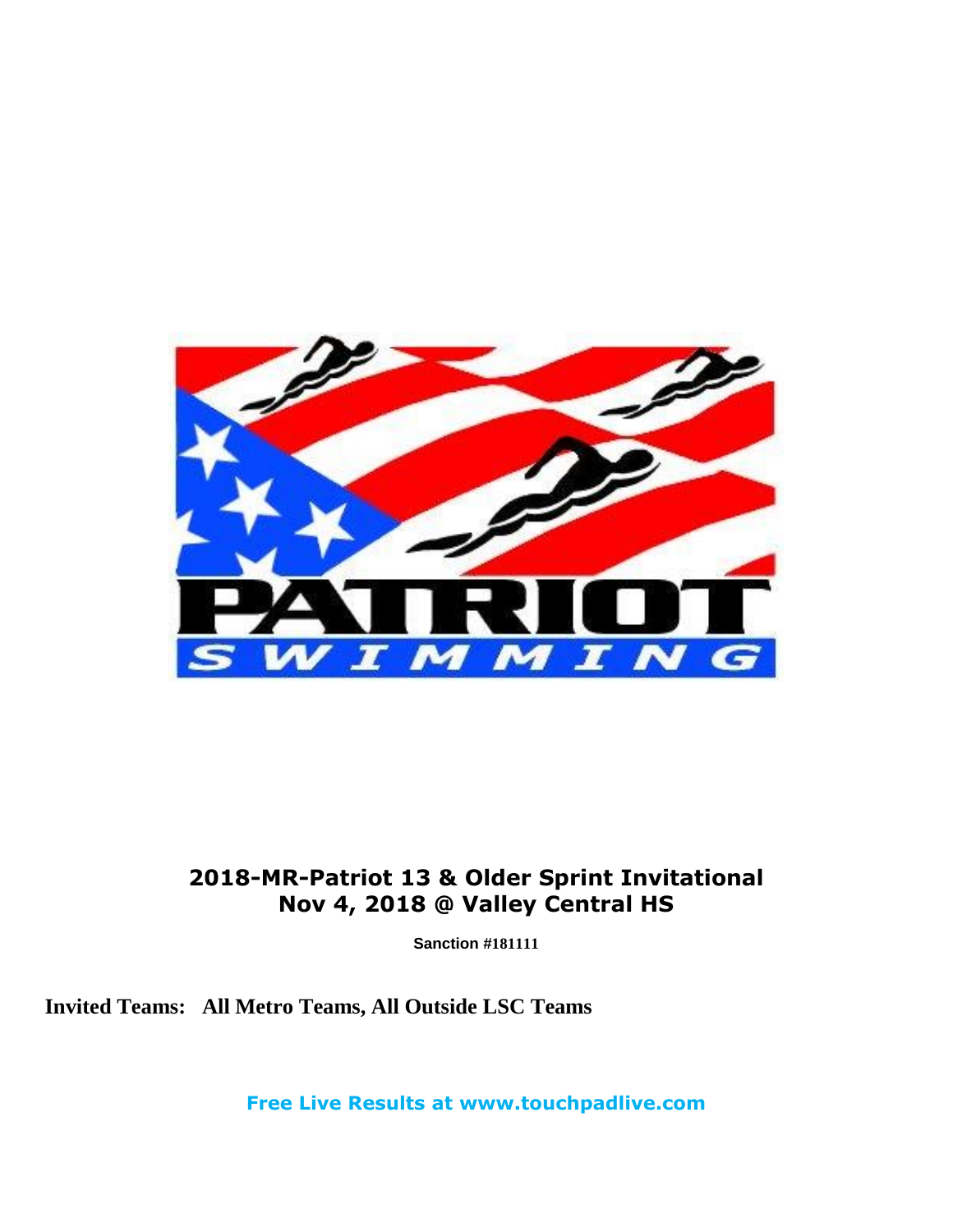## **2018-MR-Patriot Sprint Invitational**

#### **Nov 4, 2018**

- **SANCTION:** Held under the sanction of USA Swimming/Metropolitan Swimming, Inc., **#**181111
- **LOCATION: Valley Central High School Aquatic Center 1175 NY-17K, Montgomery, NY 12549**
- **FACILITY: 8 Lane 25 Yard Pool utilizing Colorado Timing System and Scoreboard 8 Lane Scoreboard** The pool **Has Not** been certified in accordance with Article 104.2.2C (4) The competitive course is 4-13 feet deep. **NO SMOKING ALLOWED IN THE BUILDING.** Teams are expected to police and maintain their areas on the pool deck. Athletes, parents and children are restricted to the pool area and spectators stands and are not authorized to be in any other part of the building. Offenders will be ejected from the facility.

**SESSIONS: Sat Session #1 - 12pm Warm up 12:30pm Start, Session #2 - 1:45pm Warm up 2:20pm Start** 

**FORMAT: Timed Finals Deck Seeding** 

#### **ELIGIBILITY:** Open to all USA Swimming/Metropolitan Swimming Inc. registered swimmers. All swimmers participating in this meet must be registered by the first day of the meet. Age on **NOV 4, 2018** will determine age for the entire meet.

**DISABILITY SWIMMERS:** Swimmers with disabilities are encouraged to attend. Contact the meet director if you need special consideration. The athlete (or the athlete's coach) is also responsible for notifying the meet referee of any disability prior to the competition.

**ENTRIES: Swimmers may enter 4 Individual events per session, Entries are accepted on a first come, first served basis. Entries received after the entry deadline will only be accepted if the meet is not full. Deck Entries are NOT permitted. All Entries must be sent as a Hy-Tek or TU file. Manual Entries will NOT be accepted. Mail payment along with Meet Entry Fee Report** 

> U.S. Mail Entries/Payment to: **Patriot Aquatics, PO Box 484, Jefferson Valley, NY 10535** Email Entries/Confirm Entry Receipt: **patriotentries@gmail.com Signature Waiver Required for Express Mailed Entries**

**DEADLINE:** 1: Entries will be accepted on a first come/first served basis. 2: The final entry deadline for this meet is **Oct 29, 2018**

> An email confirming receipt of entries if you provide an email contact. Please contact Meet Director if you do not receive such a report within 2 days of your original email.

- **ENTRY FEE:** An entry fee of \$**5.00** per individual event must accompany the entries. Make check payable to: **Patriot Aquatics**. Payment must be received by **Oct 29, 2018** for email entries. Payment must be included with all mail entries. Failure to pay entry fees by this deadline could result in teams being barred from the meet.
- **WARM-UP: General Warm up in effect. Sprint lanes will be available 20 minutes prior to the end of each warm up. Lanes 1 & 8 will remain General warm up during sprints.**
- **SCRATCHES: Scratches will be by scratch sheet provided at warm up.**

**COACHES:** In accordance with Metropolitan Swimming Inc. Policy, only those coaches who display current, valid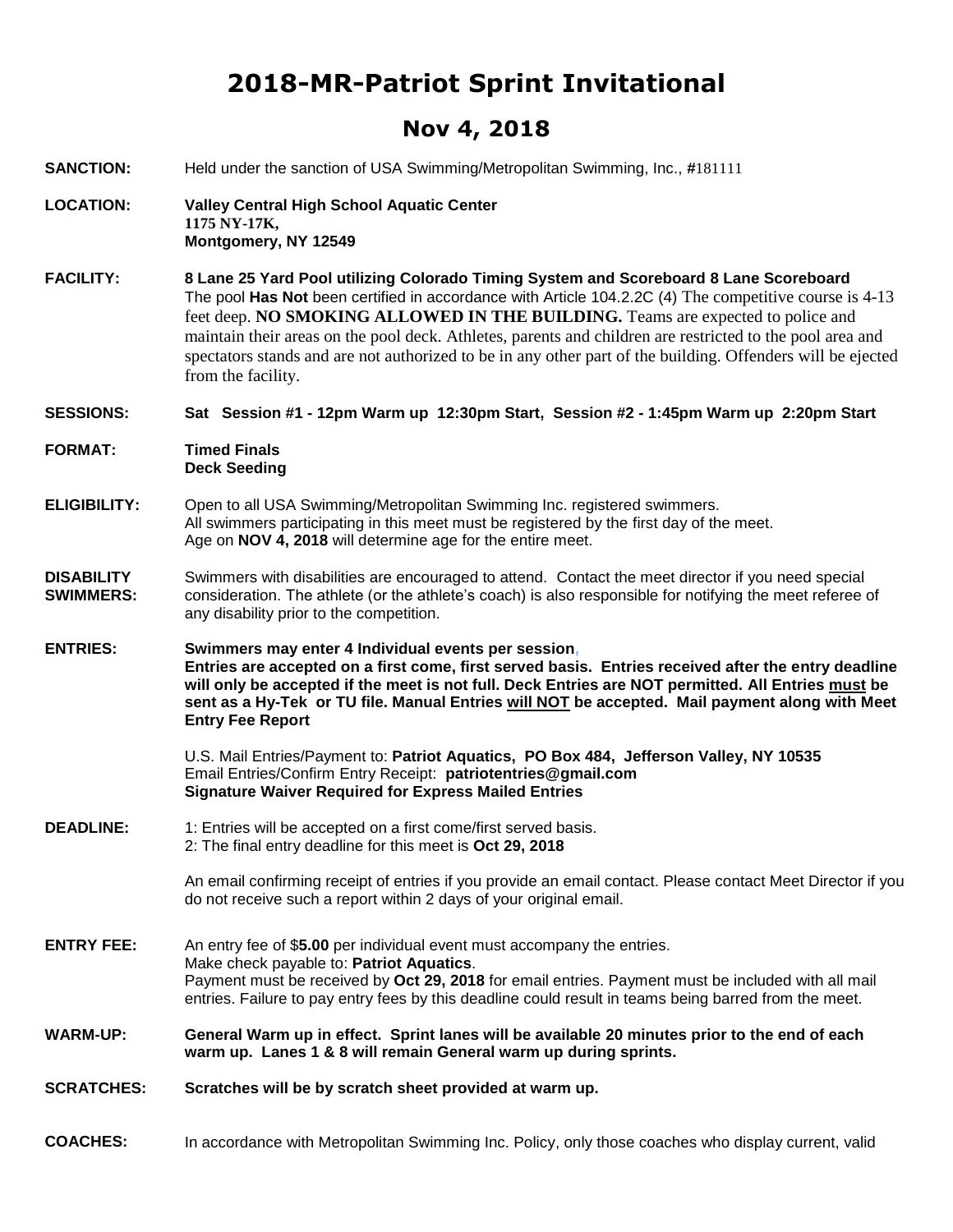USA Swimming credentials will be permitted to act in a coaching capacity at this meet. Coaches who do not possess these credentials will be required to leave the deck area.

**AWARDS: Medals 1-3, Ribbons 4-6** 

**OFFICIALS: Meet Referee**: **Felicity Marinello (E-mail: flickdance@msn.com)**  Officials wishing to volunteer should contact Meet Referee by **Oct 29th** 

**MEET Robert Vializ, patriotentries@gmail.com 914 497 4716**

**DIRECTOR:**

**ADMIN OFF:** Richard Gash

**RULES:** The current USA Swimming Rules and Regulations will apply. **The USA Swimming Code of Conduct is in effect for the duration of the meet.** The overhead start procedure may be used at the discretion of the meet Referee.

**SAFETY:** Metropolitan Safety and Warm-up procedures will be in effect. Marshals will be present throughout warm-ups and competition, and have the authority to remove, with the concurrence of the meet Referee, any swimmer, coach, club, or spectator for failure to follow the safety rules.

> Any swimmer entered in the meet must be certified by a USA Swimming member coach as being proficient in performing a racing start or must start each race from within the water. When unaccompanied by a member-coach, it is the responsibility of the swimmer or the swimmer's legal guardian to ensure compliance with this requirement

Deck Changing is NOT permitted

Operation of a drone, or any other flying apparatus, is prohibited over the venue (pools, athlete/coach areas, spectator areas and open ceiling locker rooms) any time athletes, coaches, officials and/or spectators are present

**DISCLAIMER:** Upon acceptance of his/her entries, the participant waives all liabilities and claims for damages against **The Beacon City School District, Patriot Swim Team**, Metropolitan Swimming Inc., USA Swimming Inc., their agents or representatives for injuries to anyone during the conduct of the meet..

**AUDIO/VISUAL STATEMENT Use of Audio or visual recording devices, including a cell phone, is not permitted in changing areas, rest rooms, locker rooms or behind the starting block's**

- **Photographic Policy** Any photographer or videographer, who intends to take pictures at a Metropolitan Swimming Sanctioned meet, must complete and submit a Photographer Registration Form to the Meet Director before commencing Activity. Forms are available on the Metropolitan Swimming website as Well as from the Meet Director.
- **ADMISSION: \$5 Admission Fee, \$3 for Programs**

**MERCHANTS: Food and Beverage Concessions provided by Patriot Swim Team.** 

**PARKING: There is ample free parking** 

**DIRECTIONS: From Interstate 84**:

**Take Exit 5 on I84 and head north on route 208. Make a left onto Route 17K West and continue for about a mile. The School will be on your left.**